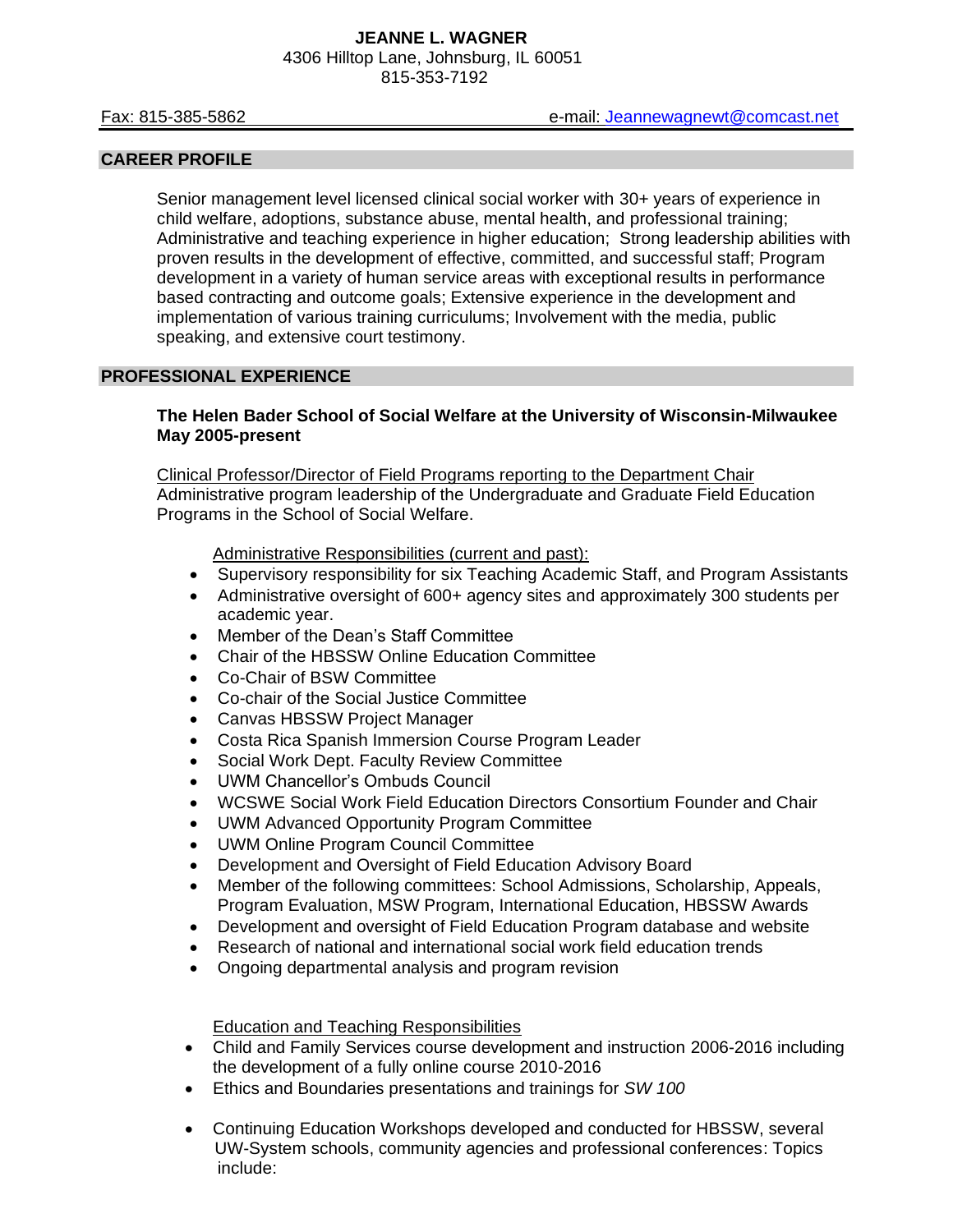- *Effective Supervisor /Leadership Strategies in Human Services,*
- *Risk Management Issues in Child Welfare;*
- *Advanced Ethics and Boundaries for Supervisory and Administrative Staff in Human Service Settings;*
- *Ethics and Boundaries for In-Home Services;*
- *Ethics and Boundaries for Hospice & Palliative Care;*
- *Ethics and Boundaries in a World of Technology;*
- *Ethics and Boundaries in a World of Technology for School Social Workers;*
- *Working through Ethical Dilemmas in Advanced Dementia Care and in Services to Older Adults*
- *Ethics and Boundaries with Older Adults in Healthcare Settings*
- *Ethics and Boundaries in Clinical Settings*
- *Working with Mandated Clients*
- *Effective Case Management Strategies;*
- *Managing Safety in Human Services;*
- *Understanding the Dynamics of Adoption and Effectively Engaging Adoptive Families*
- *Moving from Practitioner to Educator*
- *Documentation Strategies in Human Services;*
- *HIPAA and Confidentiality*
- Educational oversight for MSW and BSW social work field students
- Coordination and instructional responsibility for Integrated Seminar and student Orientation Programs
- Development of Field Instructor Training Curriculum
- Co-Authored 2016 *Social Work Field Liaison Resource Manual*

# **Global Applied Technical Education (GATE) August 2018**

Independent Contractor – Developed a semester course entitled "Youth Work" for a Social Work Undergraduate Program in Beijing, China

## **One Hope United (formerly Kids Hope United), Lake Villa, Illinois 1989 - 2005**

Director of Program Operations reporting to the Executive Vice-President Administrative oversight in a four county area managing a 3+ million-dollar annual budget and five agency programs. Have received four promotions since 1989.

Responsible for:

- Directing all personnel transactions for 40+ professional staff
- Program development and budgetary planning
- Interpretation and implementation of internal and external policies and procedures
- Development and implementation of training curriculums
- Media involvement and public speaking to promote the agency and specific programs
- Collateral community relationships in the public and private sectors

## Senior Supervisor reporting to the Senior Vice-President

Supervisory responsibility for several child welfare programs including foster care, domestic and international adoptions, foster home and daycare home licensing programs, and counseling.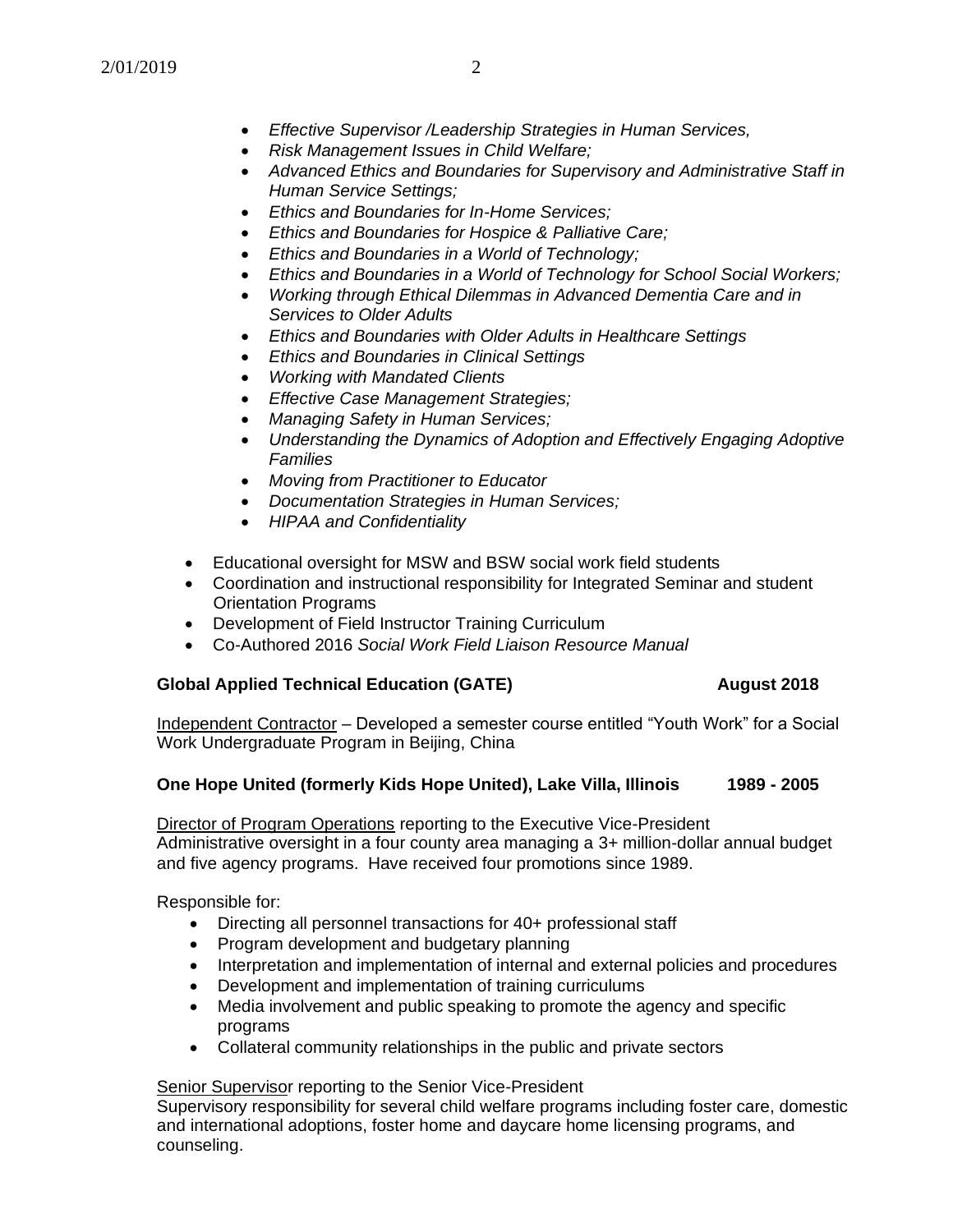## **Responsible for:**

- Direct supervision of 8-10 professional staff
- Collaborative efforts with a wide variety of community agencies and businesses to improve the quality of services within the community
- Consultant to management staff in other service centers
- Extensive involvement in the quality assurance process

## **Management and Administrative Successes include:**

- Developed a child welfare team with the most longevity in the State
- Achieved a "preferred provider" status with DCFS due to excellent performance rates and quality of service
- Maintained fiscal integrity in all programs administered
- Created successful alliances with collateral child welfare agencies
- Increased licensing resources by 100% within two years of assumed supervisory responsibility
- Achieved one of the highest permanency rates in the State for three consecutive years
- Received Quality Assurance Awards in all programs supervised during last eight years
- Received the Lake County Mary Pat Maddex Award for "Commitment to Child Advocacy"
- Received the Agency "Supervisor of the Year Award"

#### **IL Department of Children and Family Services Independent Contractor, Northern Region 1995 to 2014**

Licensed Clinical Social Worker providing adoption consultation services under an individual contract; Provide consultation for high profile and media cases related to pending adoptions; Provide clinical assessments of adoptive families and children to determine appropriateness of adoptive match

#### **Licensed Clinical Social Worker Independent Contractor 1993 to 2013**

Provide consultation services, individual and family counseling services, and child custody evaluations in a several county area in northern Illinois

## **Pioneer Center for the Exceptional, McHenry, IL 1981-1989**

Respite Care Coordinator/Developmental Specialist reporting to the Program Director; Hired, trained, and supervised staff for the Respite Program serving developmentally disabled children and their families; Assisted in program development and implementation in a vocational workshop for disabled adults

## **North Riverwood Center, Vernon Hills, IL 1979-1981**

Social Service Director reporting to the President; Developed and implemented social service policies and procedures in a skilled and intermediate care facility serving older adults and disabled; provided individual and family counseling services

#### **Gateway District Health Department, Morehead, KY 1978**

Research Assistant/Outreach Worker reporting to the Assistant Administrator; worked with low income Appalachian families providing health education and out-reach social services utilizing a federal research instrument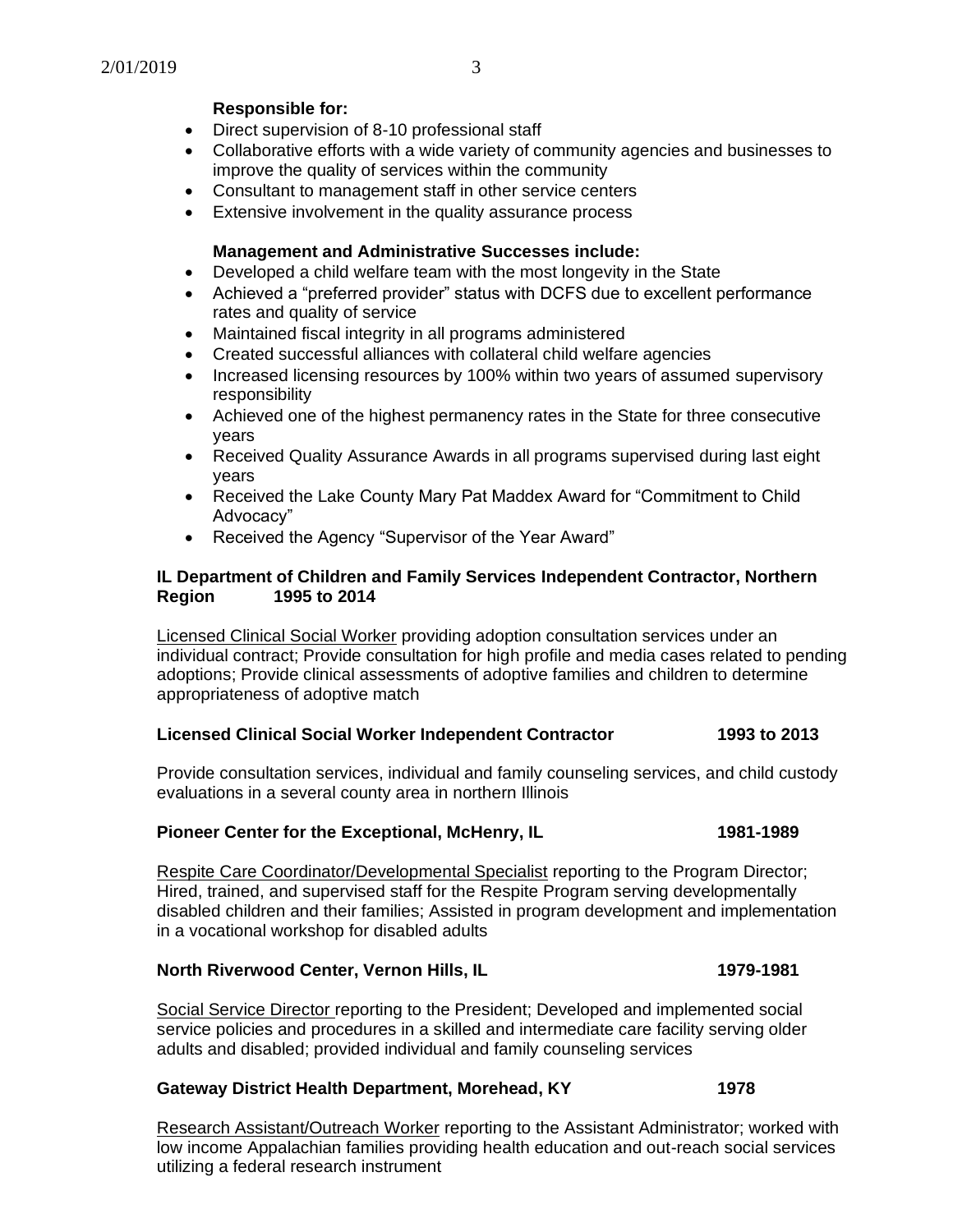## **SID Crisis Center, Morehead, KY 1978-1979**

Substance Abuse Counselor Intern reporting to the Program Director; provided substance abuse counseling in both group and individual modalities; responded to a 24-hour crisis hotline

#### **EDUCATION**

University of Illinois, Jane Addams College of Social Work Chicago, IL Master of Social Work awarded 1991

Morehead State University Morehead, KY Bachelor of Social Work awarded 1979

#### **PROFESSIONAL DATA**

Licensed Clinical Social Worker – Illinois License #149-005740 Licensed IL Child Welfare Specialist Training for Adoption Competency Certified Trainer WI Council on Social Work Education Executive Board Vice-President Member of the National Association of Social Workers University of Wisconsin-Milwaukee Ombuds since 2009 DCFS Trainer for "Working with Substance Affected Families" 2020 HBSSW Outstanding Service Award 2015 Awarded the UWM Certificate in Online and Blended Teaching 2014 Awarded the UWM Student Success Award 2014 Awarded the HBSSW School Service Award in Social Work 2012 Awarded the UWM Student Accessibility Excellence Award 2008-2009 UWM Center Scholar

## **GRANT AWARDS and ACTIVITY**

#### **Awards – P.I. and Co-PI**

**May 2016 – present** - *Training for Adoption Competency* Training Curriculum grant from the Center for Adoption Support and Education; Co-Principle Investigator

**September 2016-May 2017 –** *Policy Practice in Field* Education funded by the Council on Social Work Education; Principle Investigator

**September 2013-August 2014 -** UWM Online Education Seed funding; Principle Investigator

**September 2012-August 2013 -** UWM Online Education Seed funding for Continuing Education Program; Co-Principle Investigator

**September 2011-August 2012 -** UWM Online Education Seed funding; Principle Investigator

**April 2008-December 2010** – *Hartford Participation Program for Aging* funded by The John A. Hartford Foundation; Co-Principle Investigator

**September 2008-May 2009** *"Social Work Education: The Biopsychosocial Perspective as a*